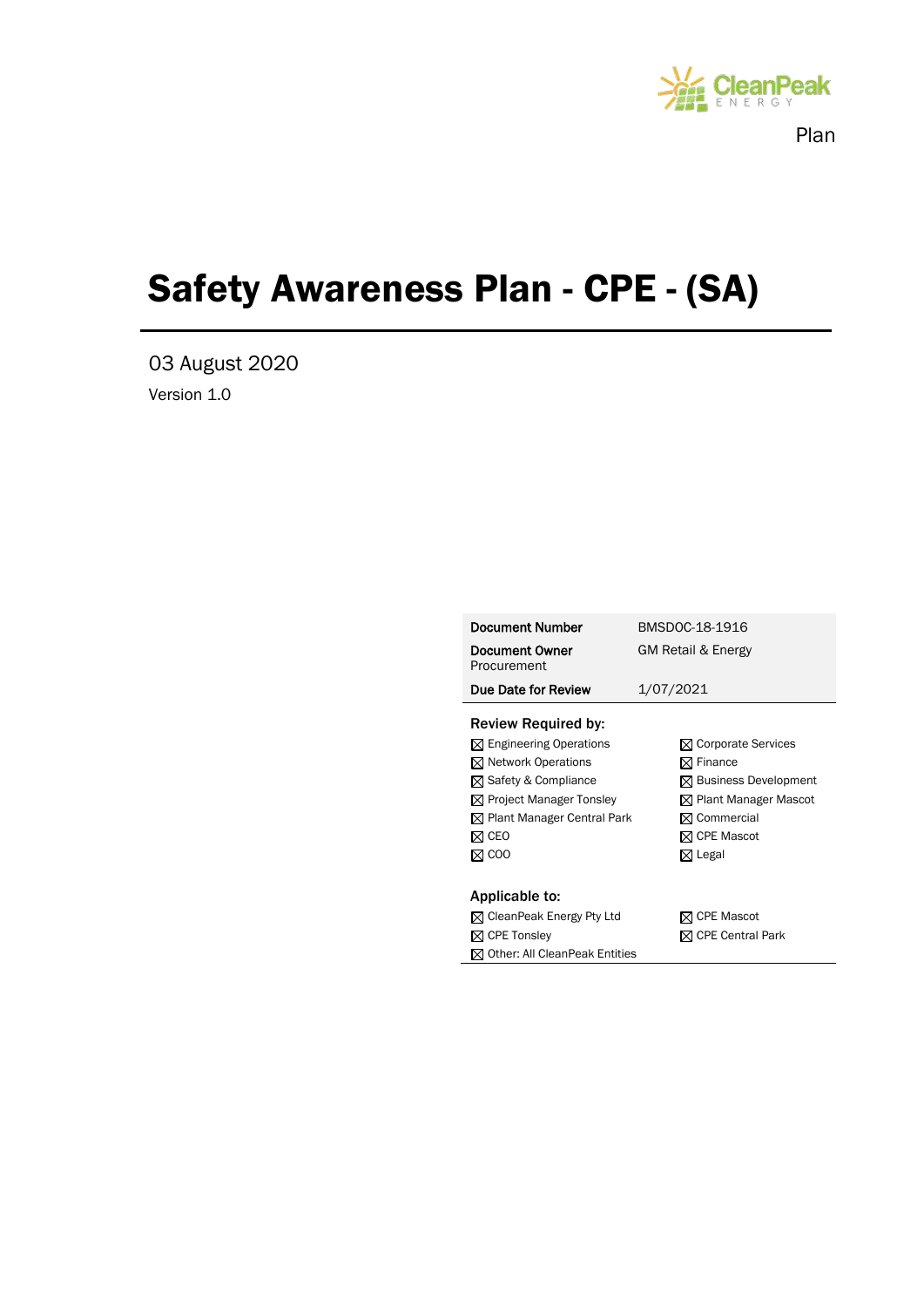

Document Acceptance and Release Notice

| Name, Title  |                  | Date                             |                            |
|--------------|------------------|----------------------------------|----------------------------|
| Prepared by: | Adrian Mitchell, | <b>GM Legal &amp; Commercial</b> | 3 August 2020              |
| Accepted by: | Chris Giaouris.  | <b>GM Operations</b>             | <sup>1</sup> 3 August 2020 |

# Version History

| Version No. | <b>Published Date</b> | Description of Change |
|-------------|-----------------------|-----------------------|
| 1.0         | 23 July 2020          | New document          |
|             |                       |                       |

### Amendments in this Version

| Section No. | <b>Section Title</b> | Amendment Summary                           |
|-------------|----------------------|---------------------------------------------|
|             | Whole Document       | This is the first release of this document. |
|             |                      |                                             |

# **References**

Cited in this Document

| Title                                                          | Document Number |
|----------------------------------------------------------------|-----------------|
| Australian Energy Market Operators' Gas Quality Guidelines     |                 |
| AS4564-2011 Specification for general purpose natural gas      |                 |
| AS/NZS ISO 31000 'Risk management – Principles and guidelines' |                 |
| <b>Compliance Management System</b>                            | BMSDOC-18-1915  |
| Gas Act 1997 (South Australia)                                 |                 |
| Gas Regulations 2012 (South Australia)                         |                 |
| Hazard and Risk Management Procedure                           | BMSDOC-18-466   |
| <b>Health and Safety Policy</b>                                | BMSDOC-18-623   |

#### Additional Reading

| Title | Document Number |
|-------|-----------------|
| N/A   |                 |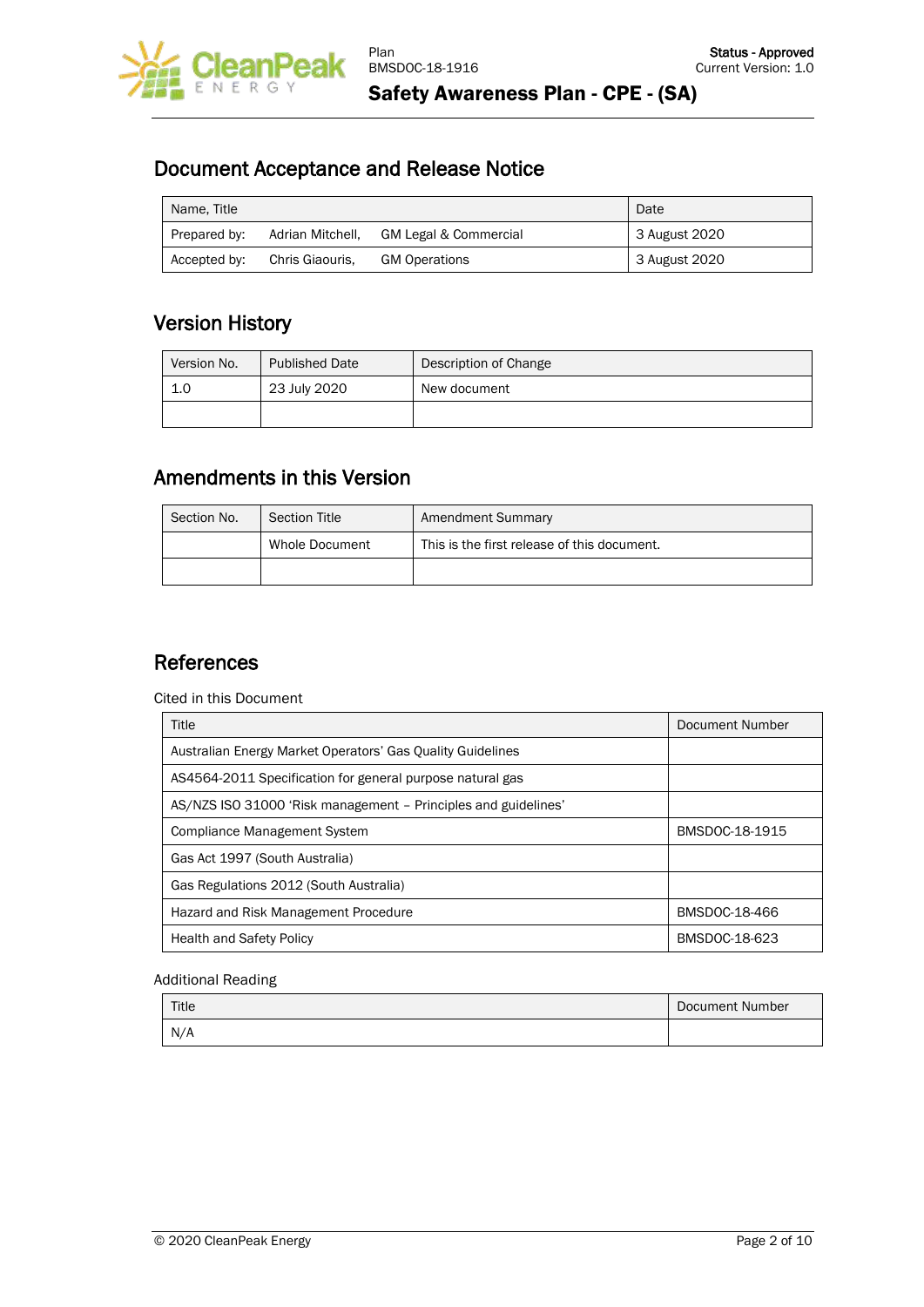

### **Table of Contents**

| 1. |       |  |  |
|----|-------|--|--|
|    | 1.1   |  |  |
| 2. |       |  |  |
|    | 2.1   |  |  |
|    | 2.2   |  |  |
| 3. |       |  |  |
|    | 3.1   |  |  |
|    | 3.2   |  |  |
|    | 3.3   |  |  |
|    | 3.4   |  |  |
|    | 3.5   |  |  |
|    | 3.5.1 |  |  |
|    | 3.5.2 |  |  |
|    | 3.5.3 |  |  |
|    | 3.5.4 |  |  |
|    | 3.5.5 |  |  |
|    | 3.5.6 |  |  |
|    | 3.5.7 |  |  |
|    | 3.6   |  |  |
|    | 3.7   |  |  |
| 4. |       |  |  |
| 5. |       |  |  |
| 6. |       |  |  |
| 7. |       |  |  |
| 8. |       |  |  |
| 9. |       |  |  |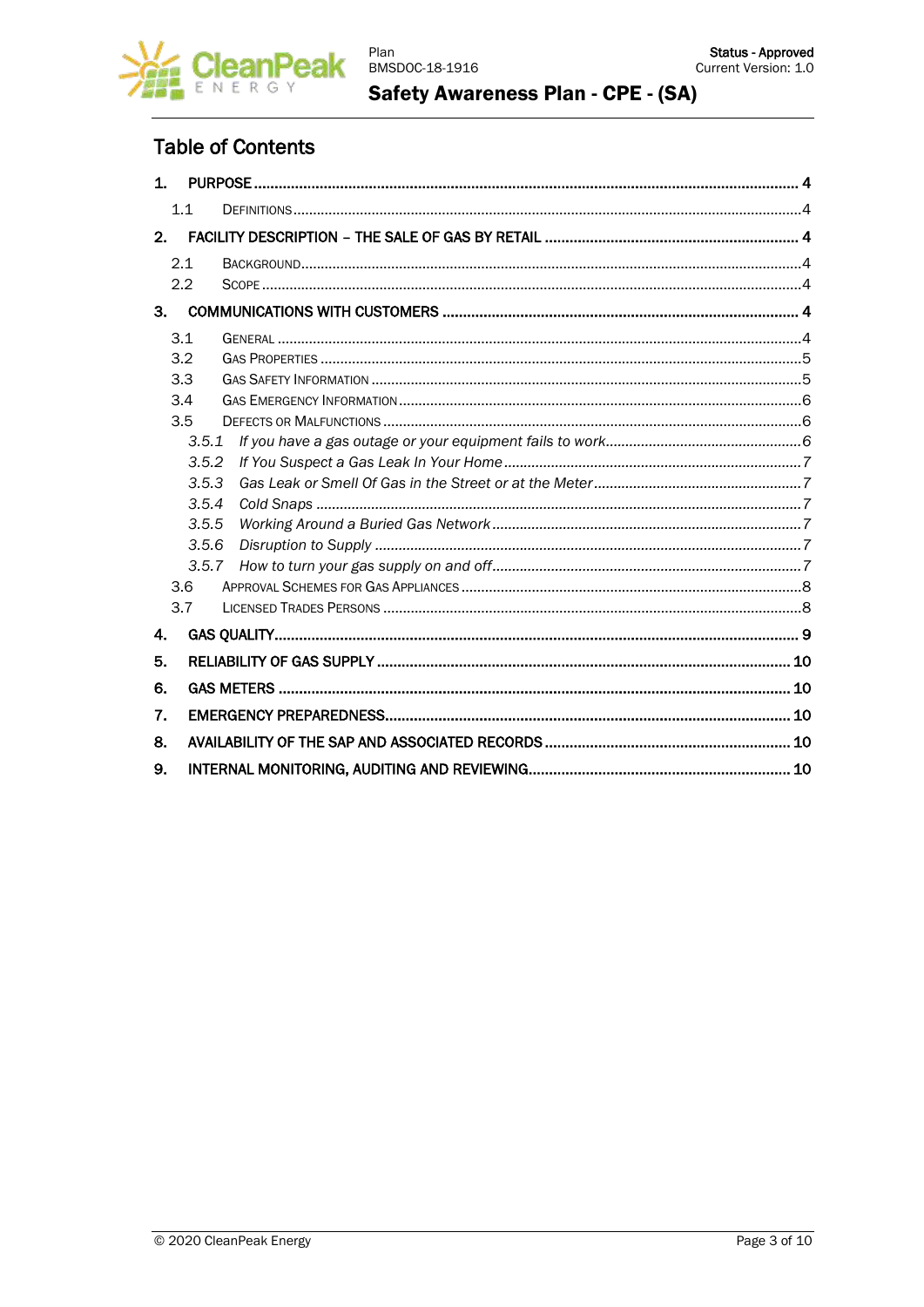

### <span id="page-3-0"></span>1. PURPOSE

The purpose of this Safety Awareness Plan (SAP) is to outline CleanPeak Tonsley's commitment to and compliance with South Australia's safety legislation and associated regulations.

Although CleanPeak Tonlsey is operating under a retail exemption issued by the Australian Energy Regulator, it has voluntarily chosen to comply with Part 5A – Regulation of NERL retailers of the *Gas Act 1997* (South Australia) (Gas Act) – to ensure it complies with best practice.

In accordance with Clause 59A of the Gas Act and clause 36A(2)(a) of the *Gas Regulations 2012* (South Australia), CleanPeak Tonsley will prepare, maintain and publish on its website a safety awareness plan consistent with the requirements set out in the regulations.

CleanPeak Tonsley will comply with the conditions of the plan and audit from time to time its compliance with the plan.

| <b>Term</b>      | <b>Description</b>                                                                                                                                    |  |
|------------------|-------------------------------------------------------------------------------------------------------------------------------------------------------|--|
| CleanPeak Energy | CleanPeak Energy includes, but is not limited to, the following entities:                                                                             |  |
|                  | <b>CPE Mascot</b><br><b>CPE Tonsley</b><br><b>CPE Funding Pty Ltd</b><br><b>CPE Central Park</b><br>CPE Funding No.2 Holdings<br>$\bullet$<br>Pty Ltd |  |
| <b>SAP</b>       | Safety Awareness Plan                                                                                                                                 |  |
| <b>OTR</b>       | Office of Technical Regulator                                                                                                                         |  |
| <b>CMS</b>       | <b>Compliance Management System</b>                                                                                                                   |  |
| <b>AER</b>       | Australian Energy Regulator                                                                                                                           |  |
| <b>AGN</b>       | Australian Gas Networks                                                                                                                               |  |
| LEL              | Low Explosive Level                                                                                                                                   |  |

### <span id="page-3-1"></span>1.1 Definitions

# <span id="page-3-2"></span>2. FACILITY DESCRIPTION – THE SALE OF GAS BY RETAIL

### <span id="page-3-3"></span>2.1 Background

CPE Tonsley Pty Ltd (ACN 623 288 175) (CleanPeak Tonsley) owns and operates the embedded natural gas network situated at Tonsley Innovation District, 1284 South Road, Clovelly, South Australia (Tonsley Network).

CleanPeak Tonsley is able to retail natural gas to customers on the Tonsley Network pursuant an individual exemption to the National Energy Retail Law granted by the AER on 23 September 2019. CleanPeak Tonsley is a wholly owned subsidiary of CPE Funding No.2 Holdings Pty Ltd (ACN 641 054 444), and part of the broader CPE Renewable Investment trust group.

### <span id="page-3-4"></span>2.2 Scope

CleanPeak Tonsley acquires natural gas from an AER authorised retailer operating on the national gas market and registered with AEMO. The gas is delivered by Australian Gas Networks (AGN) via their distribution network to a metered connection point on the Tonsley Network. Gas is delivered directly to customers connected to the Tonsley Network by CleanPeak Tonsley.

# <span id="page-3-5"></span>3. COMMUNICATIONS WITH CUSTOMERS

### <span id="page-3-6"></span>3.1 General

CleanPeak Tonsley understands that the effectiveness of its SAP depends on communicating important information to customers and the public in general and has established processes to ensure customers and the public are informed about gas safety matters.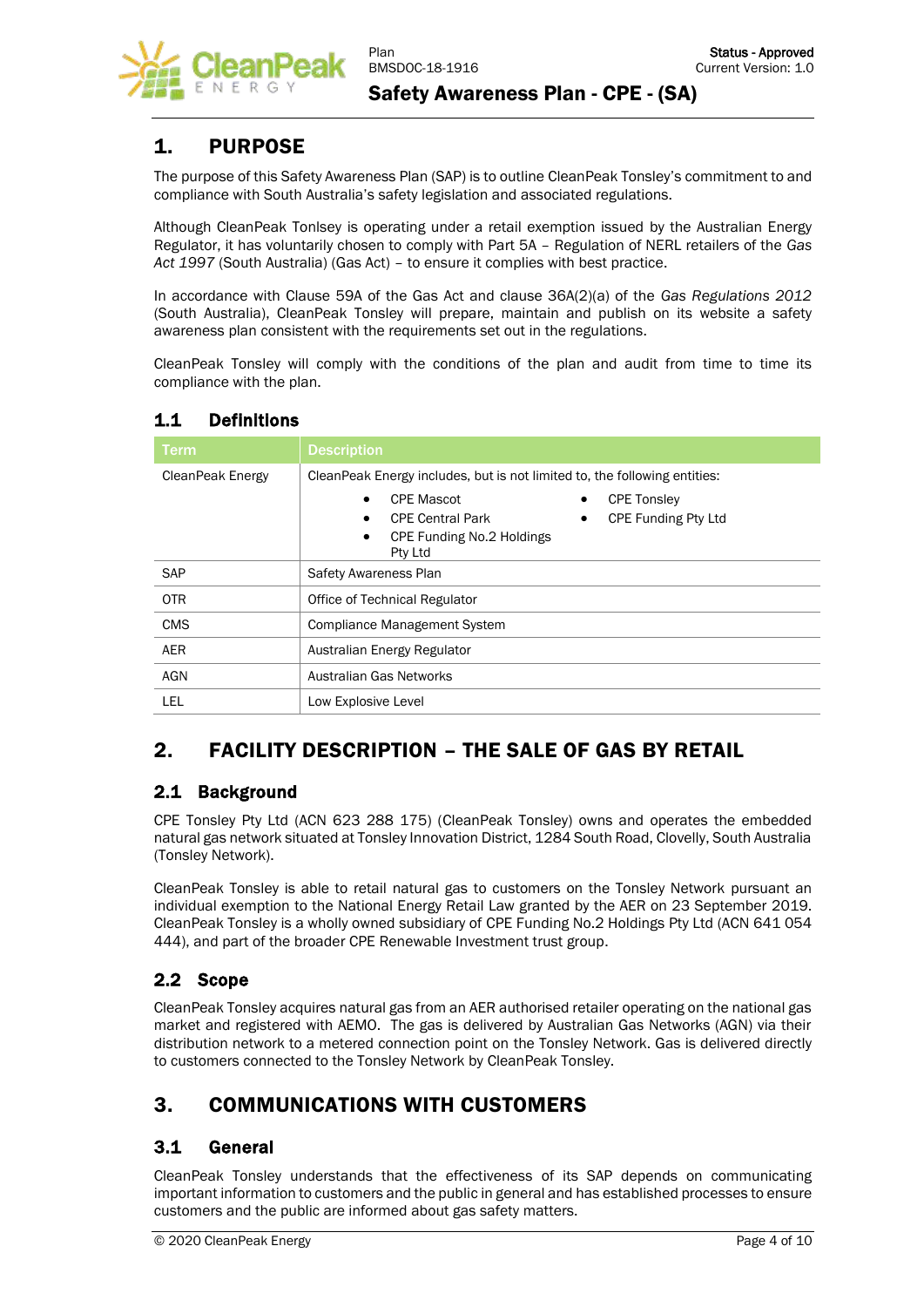

In accordance with clause 36A(3) of the Gas Regulations CleanPeak Tonsley has a comprehensive section (tab) on the publicly available website [www.cleanpeaktonsley.com.au](http://www.cleanpeaktonsley.com.au/) . The tab is called the Help Centre and provides detailed information to customers in relation to safety and warning notices. This information is also available by contacting our customer service centre staff.

The Help Centre provides the detailed information under the headings Gas Safety and Emergency Information. A list of Frequently Asked Questions is also provided.

In addition, CleanPeak Tonsley's customer service staff are fully trained to provide customers with information in relation to gas safety.

### <span id="page-4-0"></span>3.2 Gas Properties

CleanPeak Tonsley provides information in relation to gas properties relevant to safety on the website. The information includes warnings and advice on how to deal with suspected gas escapes.

The following information is available on the Help Centre tab :

- Natural gas is a colourless, odourless and tasteless fossil fuel consisting mainly of methane. Other gases that can form part of natural gas include small amounts of ethane (C2H6), propane (C3H8) and butane (C4H10).
- Formed by the decomposition of organic matter trapped in rock formations beneath the surface of the earth.
- Natural gas is lighter than air, so if it leaks from a pipe or appliance; it won't sink and form dangerous pools of explosive gas but will instead disperse in the air, unlike other fuels diesel, petrol, propane or LPG, which are heavier than air.
- An odorant (Mercaptan) is added for safety as a ready means of leak detection.
- Most people can easily detect the smell of gas at a concentration as low as 1% by volume in air. That concentration is about 5 times lower than the level that will support combustion: (LEL) Lower Explosive level.

### <span id="page-4-1"></span>3.3 Gas Safety Information

The following information is available on the Help Centre tab in relation to the safety use of gas infrastructure, installations and appliances:

- Use a licensed gas fitter for all of your repair, servicing and or the removal of appliance work.
- Do not place clothing or other flammable items directly in front of heaters or other gas appliances.
- Do not remove safety devices or guards from appliances.
- Ensure your cooktops and ovens are cleaned regularly and remove waste to prevent fires.
- Do not use flueless gas appliances in confined areas. Always ensure the room within which the appliances are being operated is well ventilated.
- Never use appliances design for the outside of your home indoors.

Natural gas is one of the safest fuels you can use. The natural gas industry is highly regulated with many controls and standards in place to ensure your safety. Prior to making gas available, the distributor thoroughly tests all pipelines in your neighbourhood to ensure compliance and safe operation. Natural gas is composed almost entirely of methane, which is lighter than air. If there is a gas leak, natural gas will disperse through natural ventilation.

Modern hot water appliances now use advanced electronic ignition, removing the need for pilot flames. They also use tempered hot water systems, meaning that you will not burn yourself on the hot water and you can control the temperature by using the appliance touchpad. A tempering valve can also be used, meaning that you can set different temperatures at different parts of the house, such as the kitchen and the bathroom.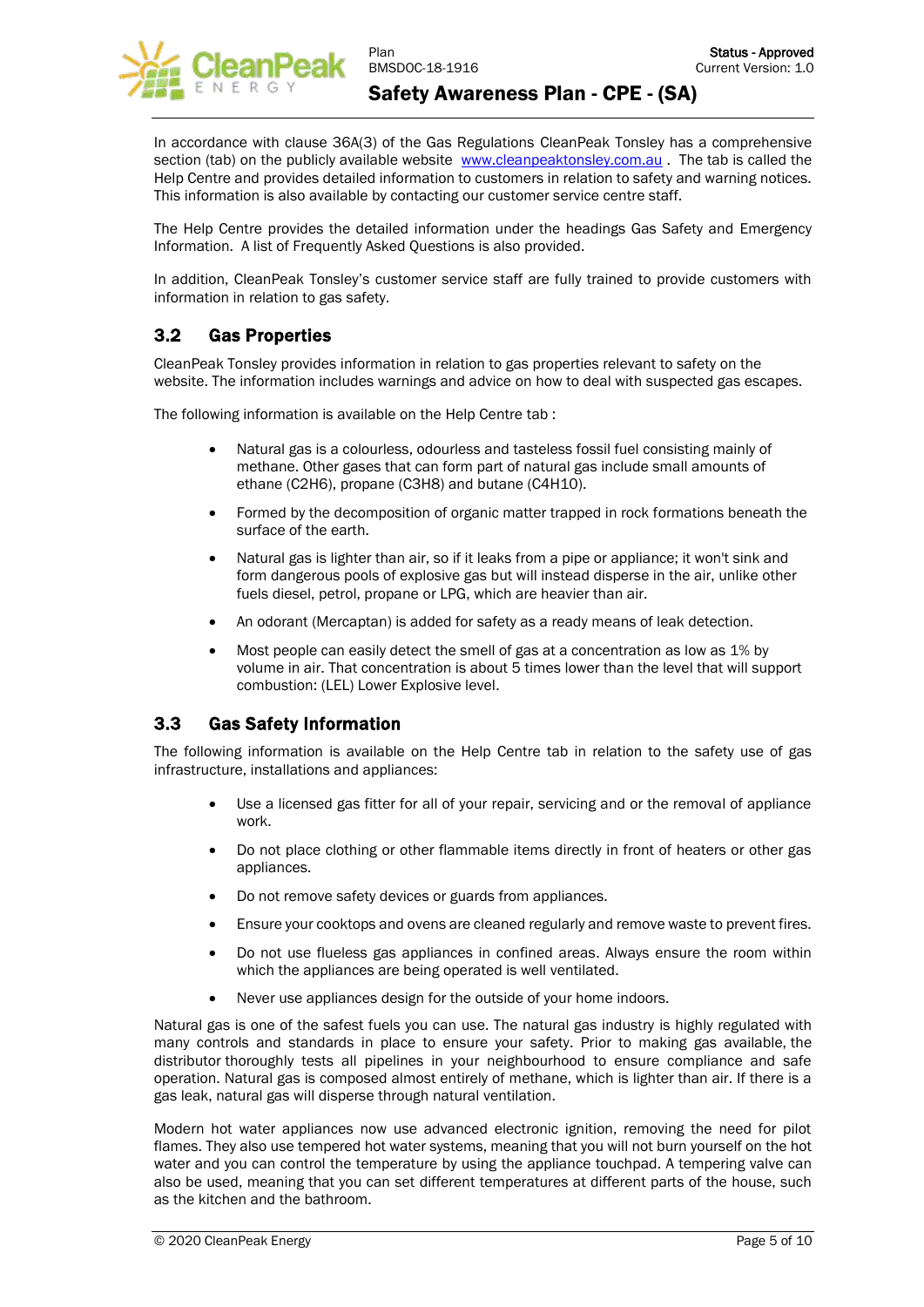

Various models of gas cooktop feature a flame failure safety device, which will shut off the gas supply to the burner if the flame is accidently put out. Some models also contain a recessed base place to catch any accidental food spills and a safety valve to control the amount of gas coming through the stove.

Gas heaters now have modern automatic safety shut-down features when low oxygen levels are measured and have a tip-off protection and shut off. Flame Effect Fires now contain the feature of a safety guard or glass around the flame, meaning that children will be protected from any hot areas. Portable heaters also have safety features including oxygen depletion sensor, tilt switch, cool to touch cabinet, thermostatic control, child lock button and auto off mode.

CleanPeak Tonsley's preferred gas fitters are all fully trained and qualified in gas fitting and must comply with workplace standards to be classed as a preferred gas fitter. We choose our preferred gas fitters carefully, and will only trust licenced, capable and reliable gas fitters.

### <span id="page-5-0"></span>3.4 Gas Emergency Information

The following information is available on the Help Centre tab in relation to Gas Emergencies on the Tonsley Network:

Gas incidents are rare but can occur. To report gas leaks or other gas emergencies, call 1800 413 613 for assistance at any time.

In case of fire call 000 immediately.

If it is safe to do so:

- try to extinguish flames using a fire blanket or an appropriate extinguisher
- turn off the gas at the gas meter.
- never ignore your senses.
- if you smell gas take the following precautions
	- turn off the gas at the meter but only if safe to do so
	- extinguish all flames and do not smoke or strike matches
	- do not operate electrical switches or devices
	- if inside a dwelling open doors and windows to ventilate the area
	- keep people away from the affected area.

CleanPeak Tonsley will fix gas leaks associated with the meter and pipework it is responsible for, however, any gas leaks between the meter and your property and inside your property (including appliance issues) are your responsibility to have fixed by a licenced gas fitter.

#### <span id="page-5-1"></span>3.5 Defects or Malfunctions

The following information is available on the Help Centre tab in relation to the correct action to be taken with respect to defects or malfunctions of gas infrastructure, installations and appliances (including gas leaks or suspected gas leaks), and the means by which customers can report those defects or malfunctions:

#### <span id="page-5-2"></span>*3.5.1 If you have a gas outage or your equipment fails to work*

If possible, check if the outage is affecting your neighbours. If it is just affecting your home, it may be a localised fault. If your equipment is not working and there is no sign of a gas leak, check that your gas supply valve is still in the 'on' position and you have mains power as most new gas appliances require power to operate. If you have done this and that is the case, do not attempt the fix the appliance yourself. Contact the gas emergency and outage number on 1800 413 613 if you have no natural gas and all and contact a qualified gas fitter if it is a problem with a specific appliance.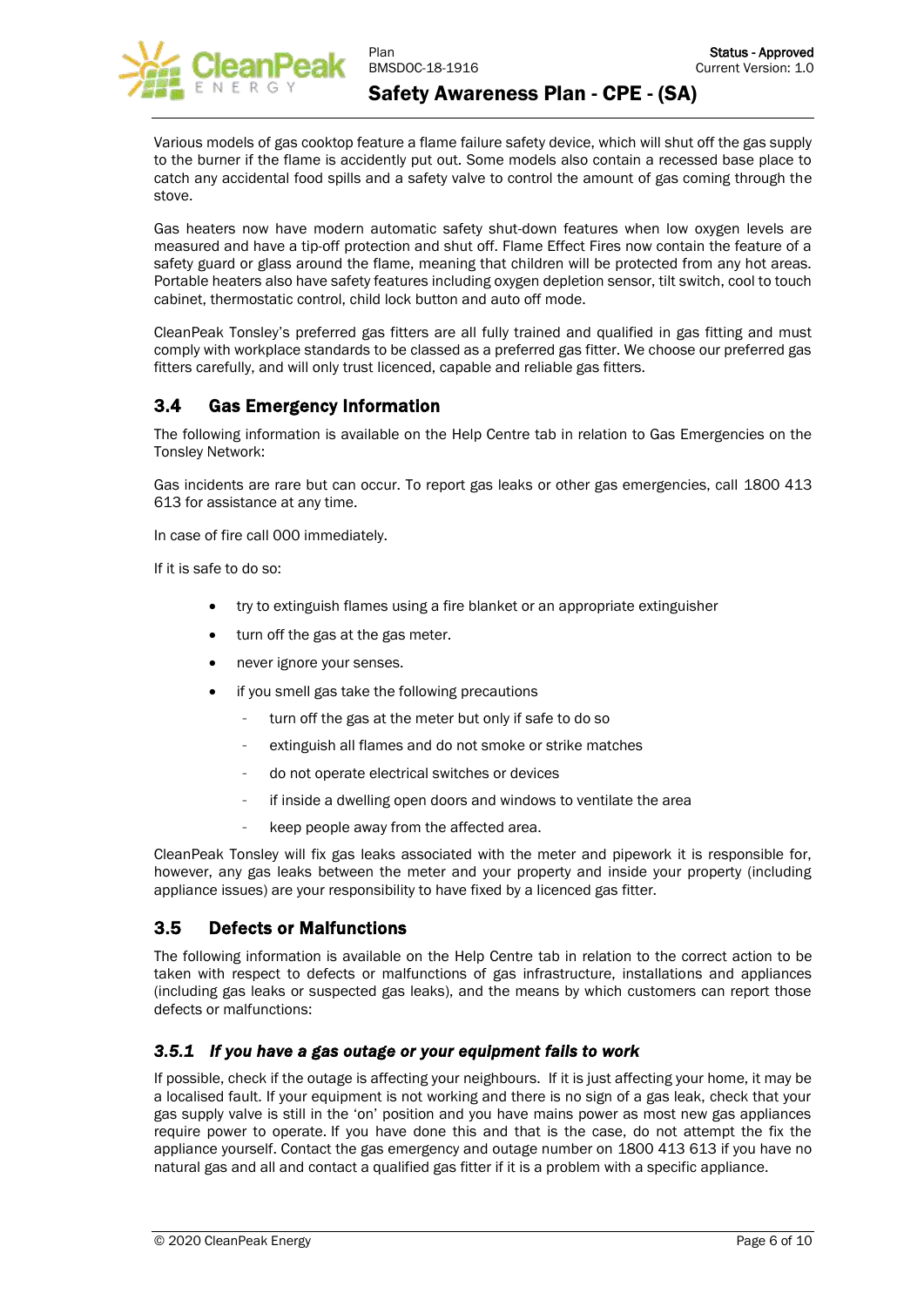

#### <span id="page-6-0"></span>*3.5.2 If You Suspect a Gas Leak In Your Home*

Turn off your gas supply at the meter and open the doors and windows. Remove ignition sources and contact your gasfitter.

#### <span id="page-6-1"></span>*3.5.3 Gas Leak or Smell Of Gas in the Street or at the Meter*

Contact the gas emergency line immediately on 1800 413 613.

#### <span id="page-6-2"></span>*3.5.4 Cold Snaps*

Sometimes even Adelaide can have some cold mornings. If you find that you have lost your natural gas supply during this time, contact 1800 413 613. This gas emergency hotline is operated 24/7 and will be able to help you in getting your natural gas going again.

#### <span id="page-6-3"></span>*3.5.5 Working Around a Buried Gas Network*

If you're working in or around the gas infrastructure, always dial before you dig. For more information call 1100.

#### <span id="page-6-4"></span>*3.5.6 Disruption to Supply*

Either we or the distributor will contact you directly or via the media, depending on the circumstances.

#### <span id="page-6-5"></span>*3.5.7 How to turn your gas supply on and off*

- 1. Turn off all your gas appliances including any pilot lights
- 2. Locate the gas meter



*Illustration 1*

3. To turn your gas meter OFF, turn the lever to the lower position as in illustration 2 below:



*Illustration 2*

4. Turning your gas back on – important safety information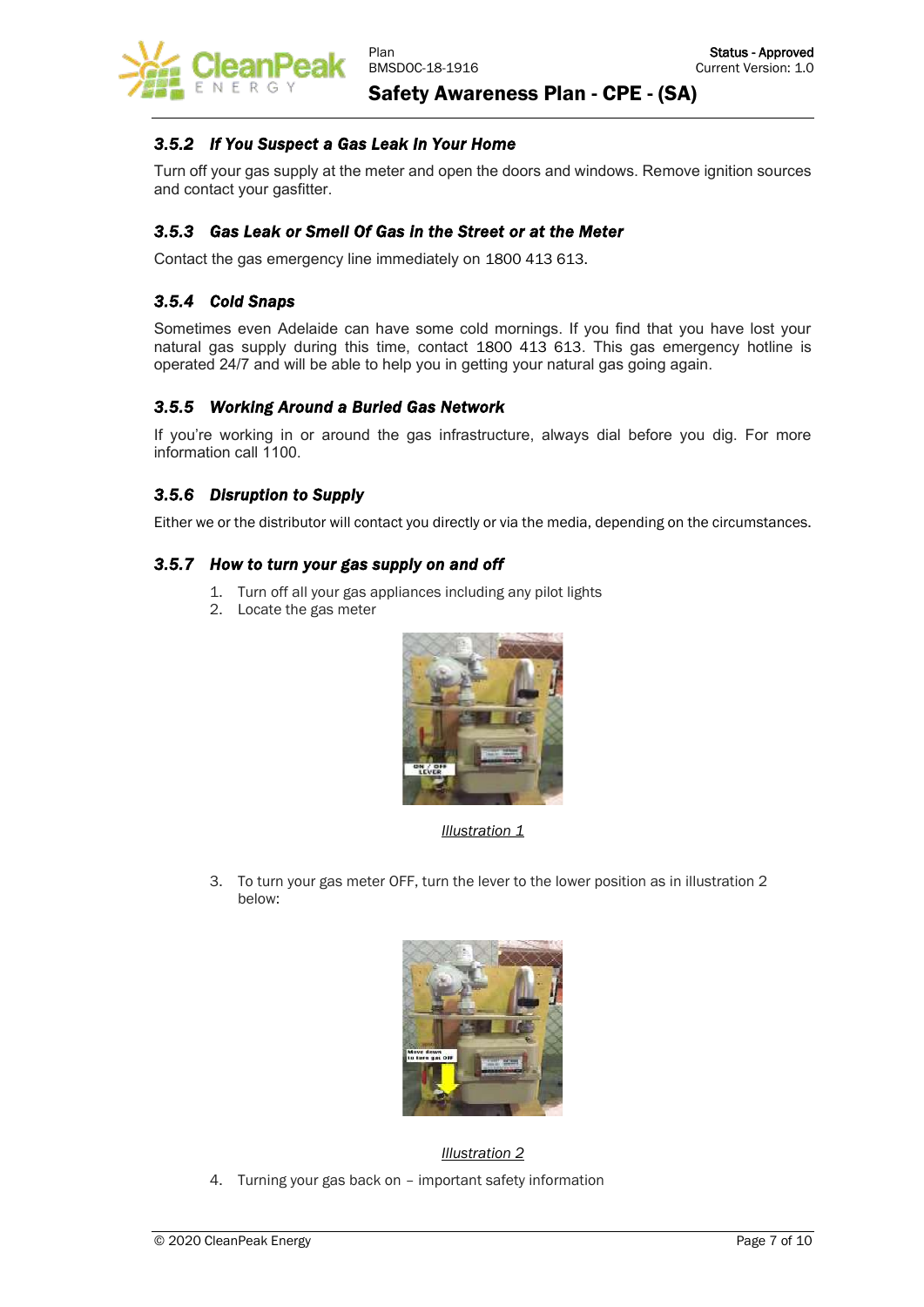

If you are asked to turn your meter off due to an emergency event, please wait for instructions on when and how to turn your meter back on.

During an emergency CleanPeak Tonsley may arrange for a technician to visit properties to ensure they are turned off (if safe to do so). If your property is visited by a technician, they may knock on your door to provide you with information. If you are not home, they will leave a card in your letter box advising that your meter has been turned off and contact information. After an emergency event, for safety reasons, CleanPeak Tonsley may arrange for technicians to restore supply to individual households when safe to do so.

Please ensure that your contact numbers, particularly your mobile phone and email addresses are kept up to date with CleanPeak Tonsley as we may both text and email you during an emergency to provide you with information and updates.

If you have turned off your valve by your gas meter for personal reasons (for example you turned it off prior to embarking on an extended holiday) you should firstly ensure all appliances have been turned off before turning your meter back on.

If upon turning your meter back on your appliances do not work, or if you have a smell of gas, immediately turn off your gas meter and call your gas fitter who will safely relight and test your appliances. For your own and other's safety, please do not attempt to relight appliances yourself.

### <span id="page-7-0"></span>3.6 Approval Schemes for Gas Appliances

The following information is available on the Help Centre tab in relation to approval schemes for gas appliances and how a customer can determine whether a gas appliance has been approved:

All gas appliances must be certified before they can be sold or installed in South Australia.

Components used in gas installations and in the manufacture of gas appliances must also be certified by an approved certifying body. The components can be certified individually against the requirements of the relevant standard or included in the certification of the overall appliance.

For more details on the certification requirements click on the following link:

[https://www.sa.gov.au/topics/energy-and-environment/electrical-gas-and-plumbing-safety-and](https://www.sa.gov.au/topics/energy-and-environment/electrical-gas-and-plumbing-safety-and-technical-regulation/manufacturers-and-importers/approval-of-gas-products)[technical-regulation/manufacturers-and-importers/approval-of-gas-products](https://www.sa.gov.au/topics/energy-and-environment/electrical-gas-and-plumbing-safety-and-technical-regulation/manufacturers-and-importers/approval-of-gas-products)

Each year, many household accidents are caused by faulty gas appliances, misusing gas appliances and incorrect gas installations.

You can reduce the risk of this happening to you making sure you buy appliances that have been safety tested and certified for use in Australia, and you regularly maintain them. Also, if any damage is caused to your property by a non-certified gas appliance, your insurance company may not cover you.

If you are purchasing a gas appliance and want to know if the product is certified click on the following link:

[https://www.sa.gov.au/topics/energy-and-environment/using-electricity-and-gas-safely/buying-gas](https://www.sa.gov.au/topics/energy-and-environment/using-electricity-and-gas-safely/buying-gas-appliances)[appliances](https://www.sa.gov.au/topics/energy-and-environment/using-electricity-and-gas-safely/buying-gas-appliances)

### <span id="page-7-1"></span>3.7 Licensed Trades Persons

The following information is available on the Help Centre tab in relation to ensuring that persons who undertake gas fitting work are required to be licensed or registered under the *Plumbers, Gas Fitters and Electricians Act 1995* and how customers can determine whether a person is appropriately licensed or registered.

Only people with an appropriate licence can carry out work on gas appliances and associated pipework in your home for a list of licensed gas fitters in the Tonsley area please click on the following link:

<https://www.licensedtrades.com.au/licensed/gas-fitter/adelaide>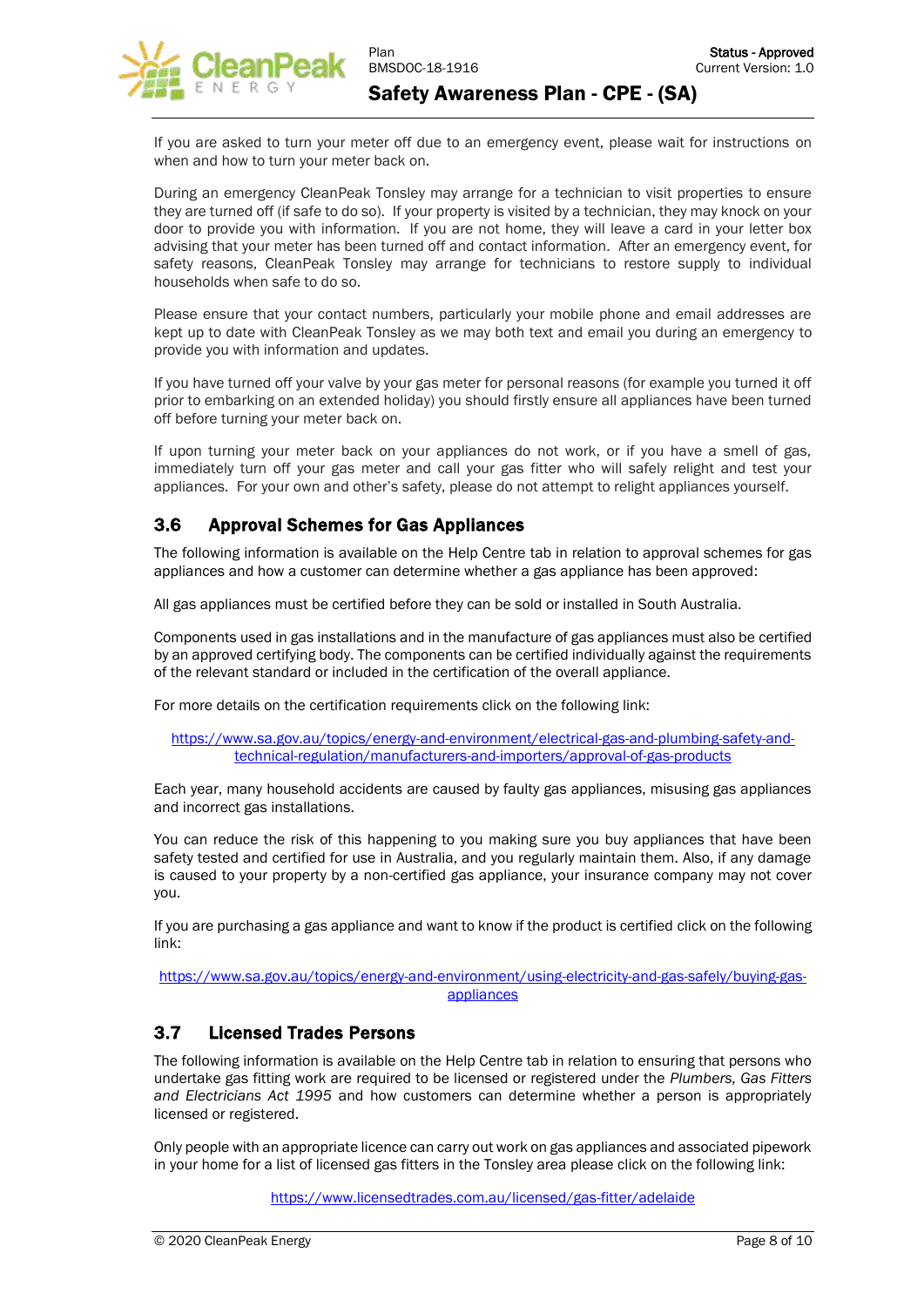

If you are uncertain whether the work you are planning falls under gas work then check the *[Plumbers,](https://www.sa.gov.au/topics/energy-and-environment/electrical-gas-and-plumbing-safety-and-technical-regulation/acts,-regulations-and-standards/gas-acts-regulations-and-standards)  [Gas Fitters and Electricians Act 1995](https://www.sa.gov.au/topics/energy-and-environment/electrical-gas-and-plumbing-safety-and-technical-regulation/acts,-regulations-and-standards/gas-acts-regulations-and-standards)* which provides a definition of plumbing, gas and electrical work and the requirements for a person to hold an appropriate licence.

Only such licensed people can legally fill out a gas certificate of compliance and certify the work carried out. CleanPeak Tonsley require a copy of the certificate of compliance before gas can be supplied to a new installation.

Gas fitters must provide customers with a gas certificate of compliance after completing gas installation work in any location, including homes, rental and commercial premises. This work includes installing, replacing, removing/decommissioning or repairing gas pipework, installing new, pre-owned or replacement gas appliances, relocating existing gas appliances, installing new or replacement gas appliance flue pipes, converting gas appliances from natural gas to LPG, or viceversa.

A gas certificate of compliance is not required for repairing broken-down appliances or for maintenance service work where the appliance is not modified from the manufacturer's specifications. Replacing parts on an appliance with original manufacturer parts preserves any appliance warranties and existing appliance certification.

Gas fitters may use certificates of compliance as a record of work they have performed at a property, to distinguish it from other work that may have been done, and to formally notify the owner/operator of any gas safety issues that need to be fixed.

When you receive your certificate of compliance from your gas fitter please send a copy to: [applications@](mailto:applications)cleanpeaktonsley.com.au.

If you have any queries regarding obtaining a certificate of compliance, please first refer to your gas fitter before contacting Enwave.

# <span id="page-8-0"></span>4. GAS QUALITY

Clause 36A(2)(b) of the Gas Regulations requires a NERL retailer to use its best endeavours to supply gas in accordance with the standards of quality under regulation 38 and any relevant act or other instrument that relates to the quality of gas supply.

Regulation 38(1) sets out the following requirements in relation to gas quality:

- must be at a safe temperature and pressure and safe in all other respects for the purposes of the system
- contain sufficient odorant that it has a distinctive smell to a person with a normal sense of smell at one-fifth of the lower explosive limit in air
- comply with the relevant specifications set out in Schedule 2 (unless otherwise agreed between the Technical Regulator and the operator).

Schedule 2 of the Gas Regulations requires the specification for natural gas to be within the limits set out in Australian Standard 4645 for general purpose natural gas.

CleanPeak Tonsley buys and on-sells natural gas that complies with:

- gas quality standards set out in AS4564-2018 (which may be updated from time to time)
- the Australian Energy Market Operator's Gas Quality Guidelines

Compliance is achieved by sourcing gas from an authorised natural gas retailer who is regulated by the AER and is registered with and monitored by the Australian Energy Market Operator (AEMO).

All contract arrangements, including gas supply agreements, with the authorised natural gas retailer, natural gas distributor and with producers and large customer agreements require as soon as possible notification of off-specification gas (both supplier and customer). Further, AEMO publishes gas quality data daily via its website.